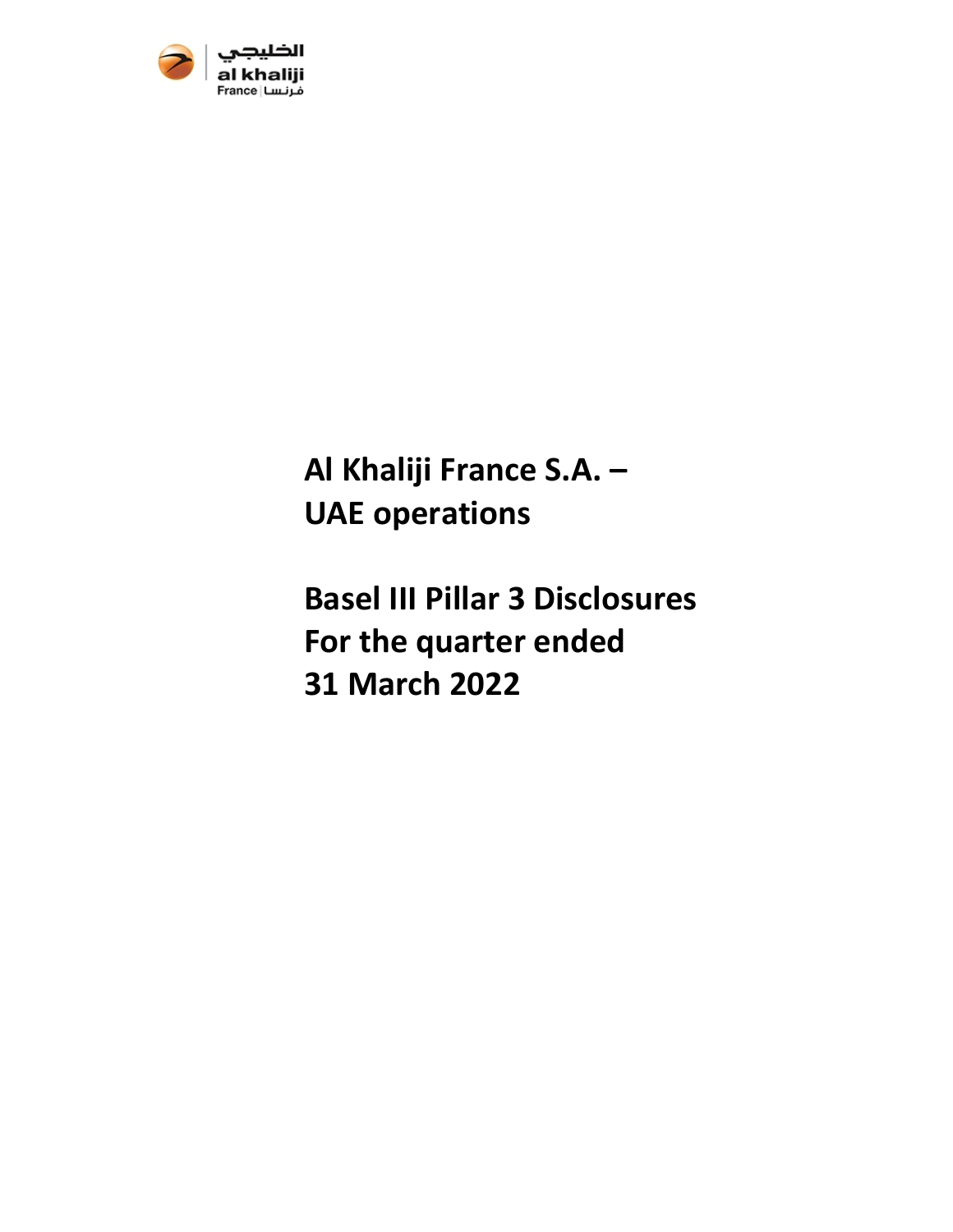

# **Table of contents**

| 1. Introduction and overview                  | $\overline{2}$ |
|-----------------------------------------------|----------------|
| 2. Key metrics (KM1)                          | 3              |
| 3. Overview of Risk Weighted Assets (RWA-OV1) | 4              |
| 4. Leverage Ratio (LR2)                       | 5              |
| 5. Liquidity                                  | $6-7$          |
| 5.1 Eligible Liquid Asset Ratio (ELAR)        | 6              |
| 5.2 Advances to Stable Resource Ratio (ASSR)  | $\overline{z}$ |
| 6. Acronyms                                   | 8              |
| 7. Glossary                                   | $9 - 10$       |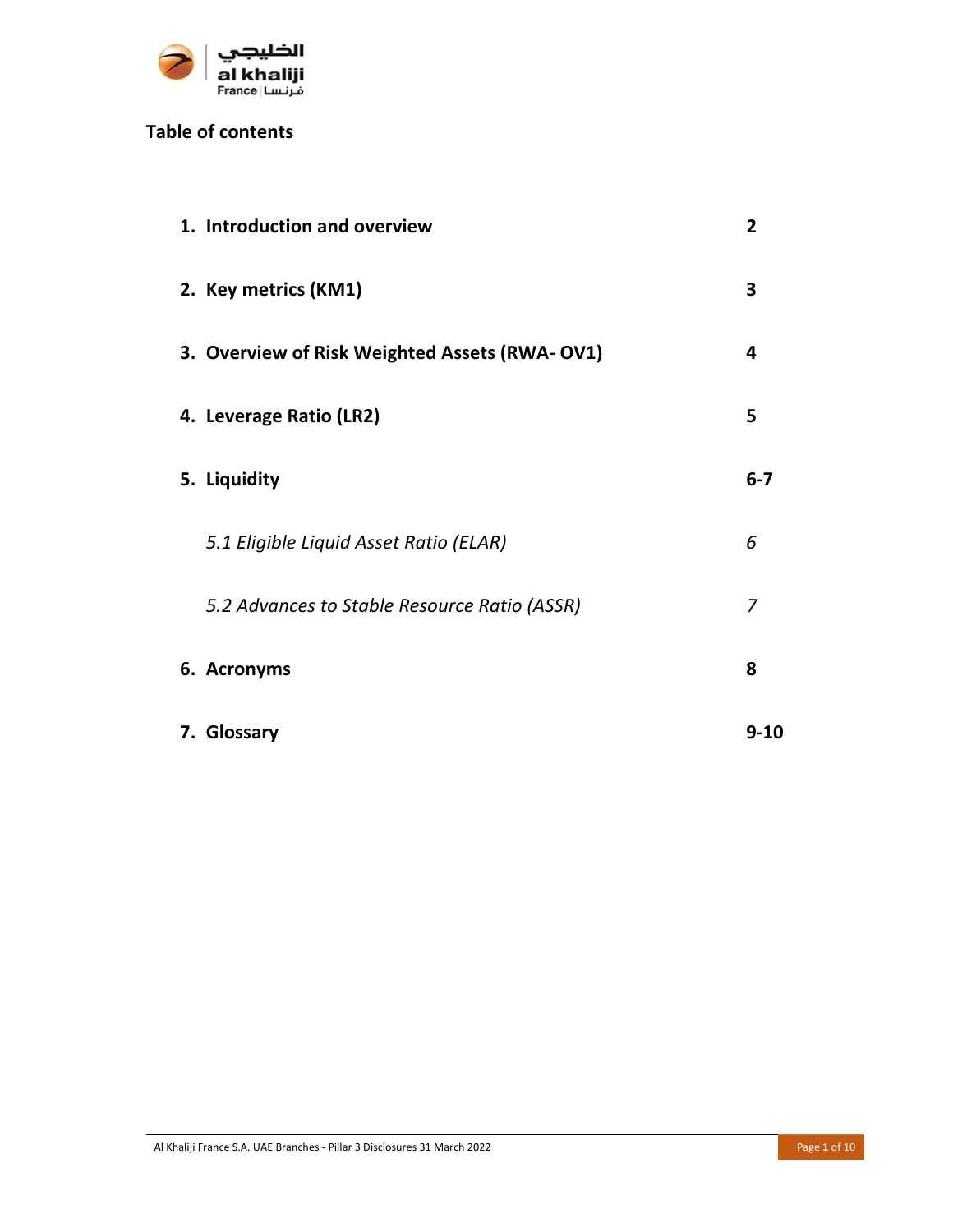

### **1. Introduction and overview**

#### Legal status and activities

Al Khaliji France S.A (the "Bank") is a French registered bank with its Head Office in Paris, France (the "Head Office"). It commenced its operations in the United Arab Emirates in 1973 as a retail bank and currently has two branches, one each in the Emirate of Dubai and Abu Dhabi.

Masraf Al Rayan and Al Khalij Commercial Bank, the latter being 100% shareholder of Al Khaliji France S.A, have completed a merger on 1 December 2021.

The Bank's regional office in Dubai is responsible for managing the operations of the United Arab Emirates Branches. The regional office's registered address is P.O. Box 4207, Dubai, United Arab Emirates.

The principal activities of the Bank include accepting deposits, granting loans and advances and providing other banking services to customers in the United Arab Emirates.

#### Purpose and basis of preparation

The Bank is regulated by the Central Bank of the United Arab Emirates ("CBUAE") and follows the Pillar 3 disclosure requirement guidelines issued by the CBUAE.

In February 2017, new Basel III capital regulations issued by CBUAE came into effect for all Banks in the UAE.

This document presents Pillar 3 disclosures which complements the Basel III minimum capital requirements and the supervisory review process of the Bank. These disclosures have been prepared in line with the disclosure templates introduced by the CBUAE guidelines on disclosure requirements (vide Notice No. CBUAE/BSD/N/2020/4980, Notice No. CBUAE/BSD/N/2021/5508 and Notice No. CBUAE CBUAE/BSD/N/2022/1887) published in 12 November 2020, 30 November 2021 and 09 May 2022 respectively.

#### Applicability of Pillar 3 disclosure templates

Below is the list of the CBUAE prescribed Pillar 3 disclosure templates which are applicable for quarterly publication and comparison to the disclosure included in this document.

| <b>Topic</b>            | <b>Table</b>     | <b>Information overview</b>                  | <b>Status</b>   |
|-------------------------|------------------|----------------------------------------------|-----------------|
| <b>Overview of risk</b> | KM <sub>1</sub>  | <b>Key metrics</b>                           | Included        |
| management and RWA      | OV <sub>1</sub>  | <b>Overview of Risk Weighted Assets</b>      | <b>Included</b> |
| <b>Leverage Ratio</b>   | LR <sub>2</sub>  | Leverage ratio common disclosure<br>template | Included        |
|                         | LIQ1             | <b>Liquidity Coverage Ratio</b>              | Not applicable  |
|                         | LIQ <sub>2</sub> | <b>Net Stable Funding Ratio</b>              | Not applicable  |
| <b>Liquidity</b>        | <b>ELAR</b>      | <b>Eligible Liquid Assets Ratio</b>          | <b>Included</b> |
|                         | <b>ASRR</b>      | <b>Advances to Stable Resources Ratio</b>    | <b>Included</b> |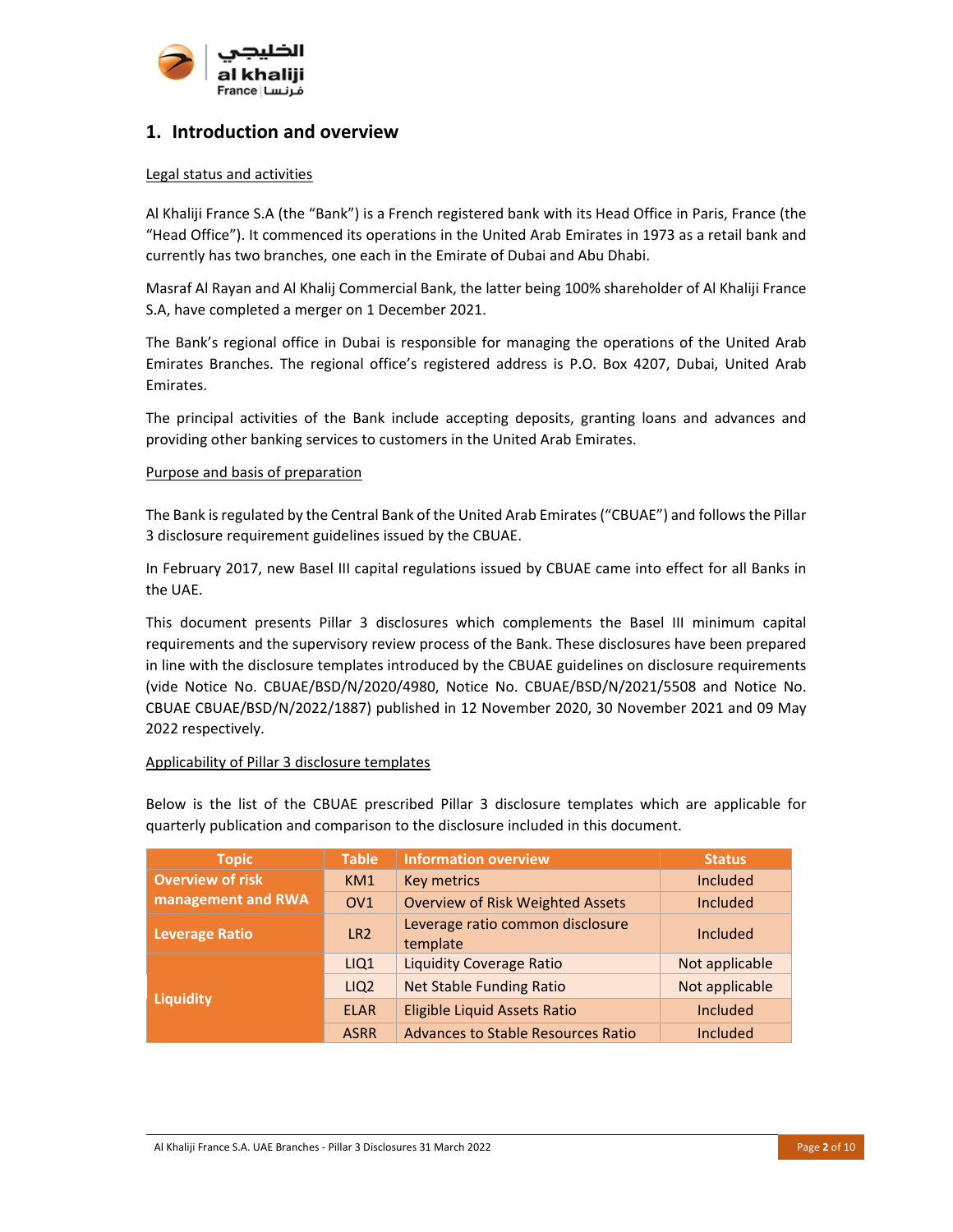

### **2. Key metrics (KM1)**

An overview of the bank's prudential regulatory metrics.

| Sn.                     | <b>Description</b>                                                       | 31-Mar-22      | 31-Dec-21      |
|-------------------------|--------------------------------------------------------------------------|----------------|----------------|
|                         | <b>Available capital (amounts)</b>                                       | <b>AED'000</b> | <b>AED'000</b> |
| 1                       | <b>Common Equity Tier 1 (CET1)</b>                                       | 545,993        | 545,635        |
| 1a                      | Fully loaded ECL (Excepted Credit Losses) accounting model               | 545,993        | 545,635        |
| 2                       | Tier 1                                                                   | 545,993        | 545,635        |
| 2a                      | Fully loaded ECL accounting model Tier 1                                 | 545,993        | 545,635        |
| 3                       | <b>Total capital</b>                                                     | 553,244        | 552,382        |
| За                      | Fully loaded ECL accounting model total capital                          | 553,244        | 552,382        |
|                         | <b>Risk-weighted assets (amounts)</b>                                    |                |                |
| 4                       | Total risk-weighted assets (RWA- for details refer to table 3- OV1)      | 689,706        | 647,696        |
|                         | Risk-based capital ratios as a percentage of RWA                         |                |                |
| 5                       | Common Equity Tier 1 ratio (%)                                           | 79.16%         | 84.24%         |
| 5a                      | Fully loaded ECL accounting model CET1 (%)                               | 79.16%         | 84.24%         |
| 6                       | Tier 1 ratio (%)                                                         | 79.16%         | 84.24%         |
| 6a                      | Fully loaded ECL accounting model Tier 1 ratio (%)                       | 79.16%         | 84.24%         |
| $\overline{\mathbf{z}}$ | Total capital ratio (%)                                                  | 80.21%         | 85.28%         |
| 7a                      | Fully loaded ECL accounting model total capital ratio (%)                | 80.21%         | 85.28%         |
|                         | Additional CET1 buffer requirements as a percentage of RWA               |                |                |
| 8                       | Capital conservation buffer requirement (2.5% from 2019) (%)             | 2.50%          | 2.50%          |
| 9                       | Countercyclical buffer requirement (%)                                   | 0.00%          | 0.00%          |
| 10                      | Bank D-SIB additional requirements (%)                                   | 0.00%          | 0.00%          |
| 11                      | Total of bank CET1 specific buffer requirements (%) (rows $8 + 9 + 10$ ) | 2.50%          | 2.50%          |
| 12                      | CET1 available after meeting the bank's minimum capital requirements (%) | 69.71%         | 74.78%         |
|                         | <b>Leverage Ratio</b>                                                    |                |                |
| 13                      | Total leverage ratio measure                                             | 1,555,742      | 1,509,131      |
| 14                      | Leverage ratio (%) (row 2/row 13)                                        | 35.10%         | 36.16%         |
| 14a                     | Fully loaded ECL accounting model leverage ratio (%) (row 2A/row 13)     | 35.10%         | 36.16%         |
| 14 <sub>b</sub>         | Leverage ratio (%) (excluding the impact of any                          | 35.10%         | 36.16%         |
|                         | applicable temporary exemption of central bank reserves)                 |                |                |
|                         | Liquidity Coverage Ratio <sup>1</sup>                                    |                |                |
| 15                      | <b>Total HQLA</b>                                                        | ΝA             | ΝA             |
| 16                      | Total net cash outflow                                                   | <b>NA</b>      | ΝA             |
| 17                      | LCR ratio (%)                                                            | <b>NA</b>      | ΝA             |
|                         | Net Stable Funding Ratio <sup>1</sup>                                    |                |                |
| 18                      | Total available stable funding                                           | <b>NA</b>      | ΝA             |
| 19                      | Total required stable funding                                            | <b>NA</b>      | <b>NA</b>      |
| 20                      | NSFR ratio (%)                                                           | <b>NA</b>      | <b>NA</b>      |
|                         | <b>ELAR</b>                                                              |                |                |
| 21                      | <b>Total HQLA</b>                                                        | 681,734        | 714,817        |
| 22                      | <b>Total liabilities</b>                                                 | 820,991        | 805,024        |
| 23                      | Eligible Liquid Assets Ratio (ELAR) (%)                                  | 83.04%         | 88.79%         |
|                         | <b>ASRR</b>                                                              |                |                |
| 24                      | Total available stable funding                                           | 1,255,367      | 1,228,802      |
| 25                      | <b>Total Advances</b>                                                    | 450,651        | 420,838        |
| 26                      | <b>Advances to Stable Resources Ratio (%)</b>                            | 35.90%         | 34.25%         |

 $1$  LCR and NSFR are not applicable (NA) for the Bank as per CB UAE regulations, instead the Bank in replacement is disclosing ELAR & ASRR; The capital ratio as of 31 Mar 22 is well-buffered and above the total capital required under ICAAP of 16.5% yet decreased (as compared to Dec 21 restated as change in regulatory RWA%) due to diversification in bank's placements to increase revenues;

The Bank has started to report leverage ratio requirements from 31 Dec 21 and remains comfortably above the minimum 3%;

Liquidity ratios (ELAR and ASRR) remain well-buffered and trend comfortably against the minimum requirements of 10% and 100% respectively.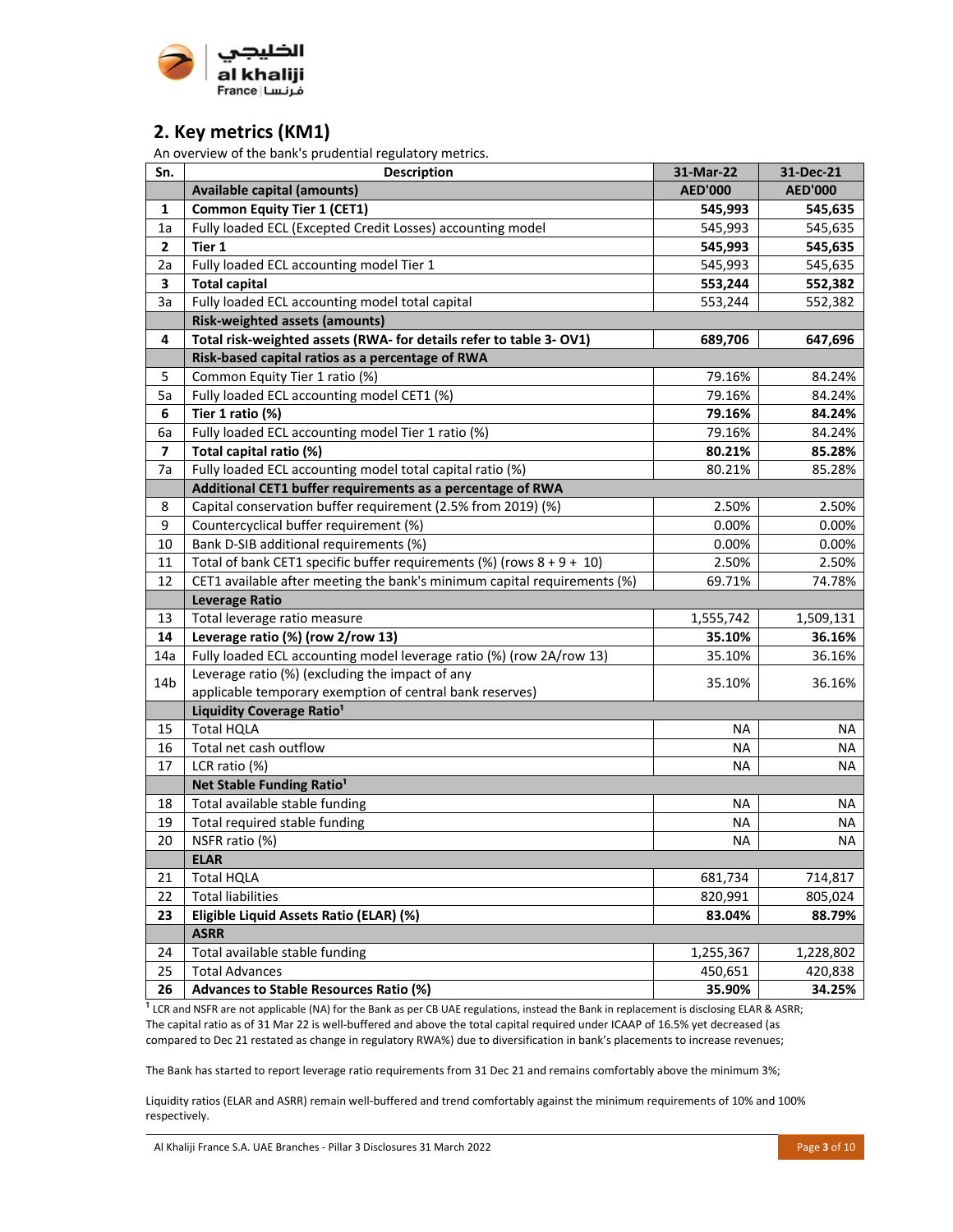

## **3. Overview of Risk Weighted Assets (OV1)**

An overview of total RWA forming the denominator of the risk‐based capital requirements

| Sn.            | <b>Description</b>                                                      | <b>RWA</b>     | <b>RWA</b>     | <b>Minimum</b><br>capital<br>requirements |
|----------------|-------------------------------------------------------------------------|----------------|----------------|-------------------------------------------|
|                |                                                                         | 31-Mar-22      | 31-Dec-21      | 31-Mar-22                                 |
|                |                                                                         | <b>AED'000</b> | <b>AED'000</b> | <b>AED'000</b>                            |
| 1              | Credit risk (excluding counterparty credit risk)                        | 580,119        | 539,715        | 60,912                                    |
| $\overline{2}$ | Of which: standardised approach (SA)                                    | 580,119        | 539,715        | 60,912                                    |
| 3              |                                                                         |                |                |                                           |
| 4              |                                                                         |                |                |                                           |
| 5              |                                                                         |                |                |                                           |
| 6              | Counterparty credit risk (CCR)                                          |                |                |                                           |
| $\overline{7}$ | Of which: standardised approach for counterparty credit risk            |                |                |                                           |
| 8              |                                                                         |                |                |                                           |
| 9              |                                                                         |                |                |                                           |
| 10             |                                                                         |                |                |                                           |
| 11             |                                                                         |                |                |                                           |
| 12             | Equity investments in funds - look-through approach                     |                |                |                                           |
| 13             | Equity investments in funds - mandate-based approach                    |                |                |                                           |
| 14             | Equity investments in funds - fall-back approach                        |                |                |                                           |
| 15             | Settlement risk                                                         |                |                |                                           |
| 16             | Securitisation exposures in the banking book                            |                |                |                                           |
| 17             |                                                                         |                |                |                                           |
| 18             | Of which: securitisation external ratings-based approach (SEC-<br>ERBA) |                |                |                                           |
| 19             | Of which: securitisation standardised approach (SEC-SA)                 |                |                |                                           |
| 20             | Market risk                                                             | 1,782          | 176            | 187                                       |
| 21             | Of which: standardised approach (SA)                                    | 1,782          | 176            | 187                                       |
| 22             |                                                                         |                |                |                                           |
| 23             | Operational risk                                                        | 107,805        | 107,805        | 11,320                                    |
| 24             |                                                                         |                |                |                                           |
| 25             |                                                                         |                |                |                                           |
| 26             | Total (1+6+10+11+12+13+14+15+16+20+23)                                  | 689.706        | 647,696        | 72,419                                    |

The Credit Risk weighted assets (CRWA) of the Bank witnessed an increase during Q1'22 on the back of increase in commercial assets;

Market Risk Weighted assets (MRWA) increased during Q1'22 due to increase in Net Open position charge;

Operational Risk Weighted Assets (ORWA) continue to be a function of annual revenue as per Standardized Approach.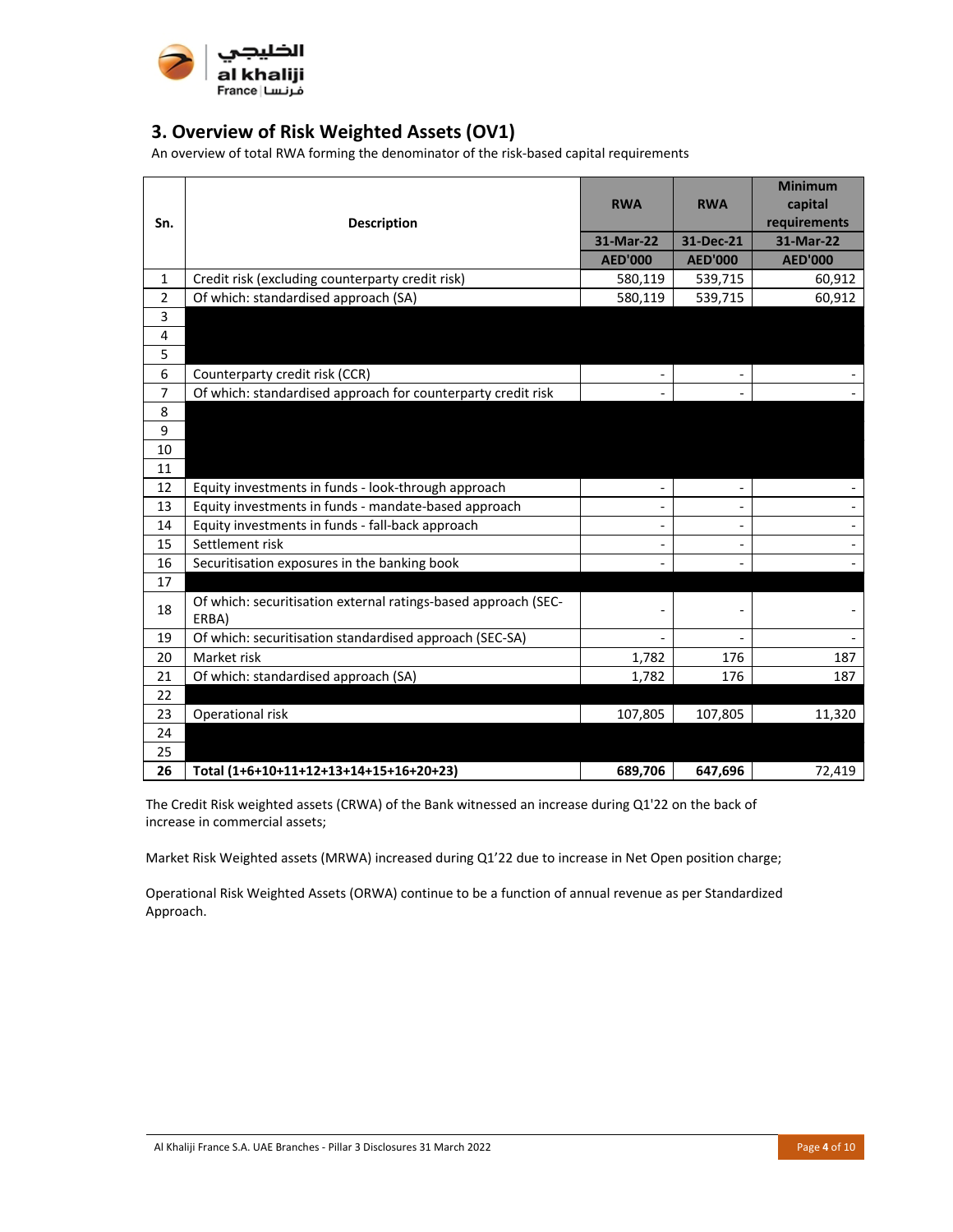

## **4. Leverage Ratio (LR2)**

A detailed breakdown of LR components ratio denominator, on the actual LR, minimum requirements and buffers

| Sn.                     | <b>Description</b>                                                                                                                                      | 31-Mar-22      | 31-Dec-21  |
|-------------------------|---------------------------------------------------------------------------------------------------------------------------------------------------------|----------------|------------|
|                         | <b>On-balance sheet exposures</b>                                                                                                                       | <b>AED'000</b> | AED'000    |
| $\mathbf{1}$            | On-balance sheet exposures (excluding derivatives and securities financing<br>transactions (SFTs), but including collateral)                            | 1,370,174      | 1,349,939  |
| $\overline{2}$          | Gross-up for derivatives collateral provided where deducted from balance sheet<br>assets pursuant to the operative accounting framework                 |                |            |
| 3                       | (Deductions of receivable assets for cash variation margin provided in derivatives<br>transactions)                                                     |                |            |
| 4                       | (Adjustment for securities received under securities financing transactions that<br>are recognised as an asset)                                         |                |            |
| 5                       | (Specific and general provisions associated with on-balance sheet exposures that<br>are deducted from Tier 1 capital)                                   |                |            |
| 6                       | (Asset amounts deducted in determining Tier 1 capital)                                                                                                  | (330)          | (555)      |
| $\overline{\mathbf{z}}$ | Total on-balance sheet exposures (excluding derivatives and SFTs) (sum of rows<br>1 to $6)$                                                             | 1,369,844      | 1,349,384  |
|                         | <b>Derivative exposures</b>                                                                                                                             |                |            |
| 8                       | Replacement cost associated with all derivatives transactions (where applicable<br>net of eligible cash variation margin and/or with bilateral netting) |                |            |
| 9                       | Add-on amounts for PFE associated with all derivatives transactions                                                                                     | 1,122          | 1,450      |
| 10                      | (Exempted CCP leg of client-cleared trade exposures)                                                                                                    |                |            |
| 11                      | Adjusted effective notional amount of written credit derivatives                                                                                        |                |            |
| 12                      | (Adjusted effective notional offsets and add-on deductions for written credit<br>derivatives)                                                           |                |            |
| 13                      | Total derivative exposures (sum of rows 8 to 12)                                                                                                        | 1,122          | 1,450      |
|                         | <b>Securities financing transactions</b>                                                                                                                |                |            |
| 14                      | Gross SFT assets (with no recognition of netting), after adjusting for sale<br>accounting transactions                                                  |                |            |
| 15                      | (Netted amounts of cash payables and cash receivables of gross SFT assets)                                                                              |                |            |
| 16                      | CCR exposure for SFT assets                                                                                                                             |                |            |
| 17                      | Agent transaction exposures                                                                                                                             |                |            |
| 18                      | Total securities financing transaction exposures (sum of rows 14 to 17)                                                                                 |                |            |
|                         | Other off-balance sheet exposures                                                                                                                       |                |            |
| 19                      | Off-balance sheet exposure at gross notional amount                                                                                                     | 275,555        | 259,498    |
| 20                      | (Adjustments for conversion to credit equivalent amounts)<br>(Specific and general provisions associated with off-balance sheet exposures               | (90, 779)      | (101, 201) |
| 21                      | deducted in determining Tier 1 capital)                                                                                                                 |                |            |
|                         | 22   Off-balance sheet items (sum of rows 19 to 21)                                                                                                     | 184,776        | 158,297    |
|                         | <b>Capital and total exposures</b>                                                                                                                      |                |            |
| 23                      | <b>Tier 1 capital</b>                                                                                                                                   | 545,993        | 545,635    |
| 24                      | Total exposures (sum of rows 7, 13, 18 and 22)                                                                                                          | 1,555,742      | 1,509,131  |
|                         | Leverage ratio                                                                                                                                          |                |            |
| 25                      | Leverage ratio (including the impact of any applicable temporary exemption of<br>central bank reserves)                                                 | 35.10%         | 36.16%     |
| 25a                     | Leverage ratio (excluding the impact of any applicable temporary exemption of<br>central bank reserves)                                                 | 35.10%         | 36.16%     |
| 26                      | CBUAE minimum leverage ratio requirement                                                                                                                | 3.00%          | 3.00%      |
| 27                      | Applicable leverage buffers                                                                                                                             | 0.00%          | 0.00%      |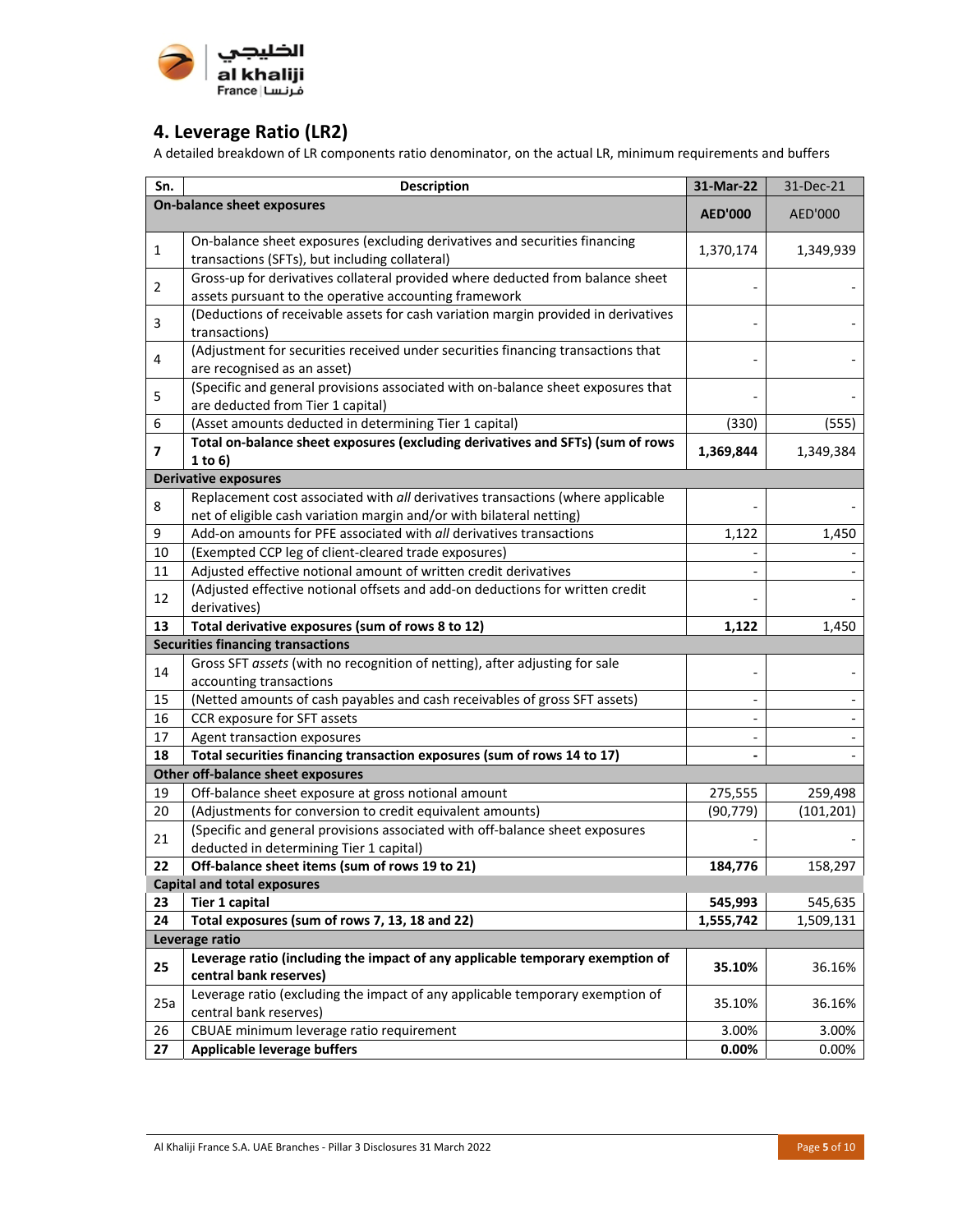

# **5. Liquidity**

# **5.1 Eligible Liquid Assets Ratio (ELAR)**

Breakdown of bank's available high‐quality liquid assets (HQLA) according to the CBUAE Regulations.

| Sn.            | <b>Description</b>                                                                            | 31-Mar-22                | 31-Mar-22                       |
|----------------|-----------------------------------------------------------------------------------------------|--------------------------|---------------------------------|
| $\mathbf{1}$   | <b>High Quality Liquid Assets</b>                                                             | <b>Nominal</b><br>amount | <b>Eligible Liquid</b><br>Asset |
|                |                                                                                               | <b>AED'000</b>           | <b>AED'000</b>                  |
| 1.1            | Physical cash in hand at the bank + balances with the<br><b>CBUAE</b>                         | 681,734                  |                                 |
| 1.2            | <b>UAE Federal Government Bonds and Sukuks</b>                                                |                          |                                 |
|                | Sub Total (1.1 to 1.2)                                                                        | 681,734                  | 681,734                         |
| 1.3            | UAE local governments publicly traded debt securities                                         |                          |                                 |
| 1.4            | UAE Public sector publicly traded debt securities                                             |                          |                                 |
|                | Subtotal (1.3 to 1.4)                                                                         |                          |                                 |
| 1.5            | Foreign Sovereign debt instruments or instruments<br>issued by their respective central banks | $\overline{\phantom{0}}$ |                                 |
| 1.6            | <b>Total</b>                                                                                  | 681,734                  | 681,734                         |
| $\overline{2}$ | <b>Total liabilities</b>                                                                      |                          | 820,991                         |
| 3              | <b>Eligible Liquid Assets Ratio (ELAR)</b>                                                    |                          | 83.04%                          |

ELAR of the Bank continues to operate at levels comfortably above the 10% minimum requirement as currently prescribed by the CBUAE.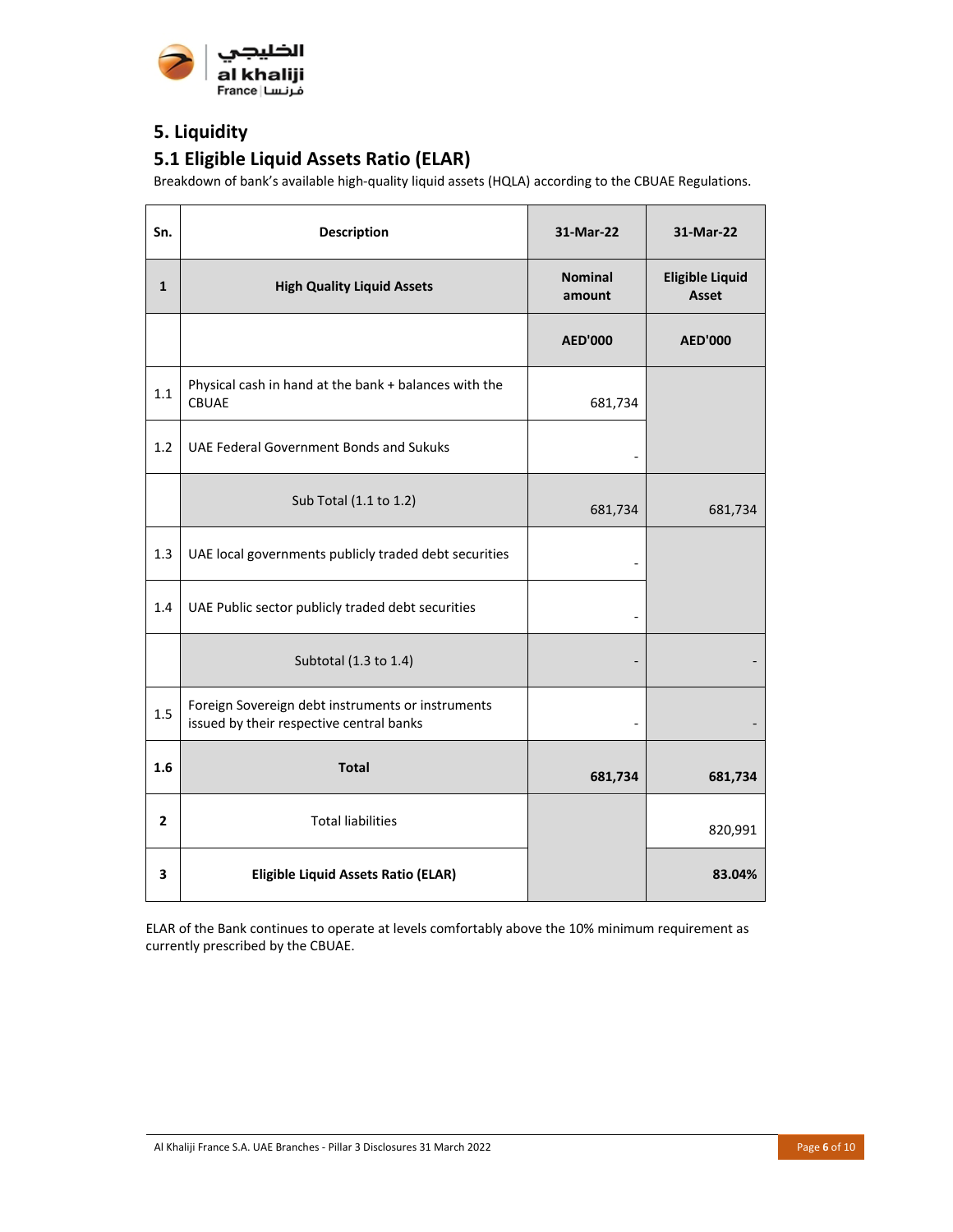

# **5. Liquidity**

## **5.2 Advances to Stable Resources Ratio (ASRR)**

Breakdown of the bank's advances to Stables Resource ratio as per the Liquidity regulations.

| Sn.            |                                 | <b>Description</b>                                                                       | 31-Mar-22      | 31-Dec-21 |
|----------------|---------------------------------|------------------------------------------------------------------------------------------|----------------|-----------|
|                |                                 |                                                                                          | <b>Amount</b>  | Amount    |
| $\mathbf{1}$   |                                 | <b>Computation of Advances</b>                                                           | <b>AED'000</b> | AED'000   |
|                | 1.1                             | Net Lending (gross loans - specific and collective provisions + interest in<br>suspense) | 359,071        | 365,750   |
|                | 1.2                             | Lending to non-banking financial institutions                                            |                |           |
|                | 1.3                             | Net Financial Guarantees & Stand-by LC (issued - received)                               |                |           |
|                | 1.4                             | <b>Interbank Placements</b>                                                              | 91,580         | 55,088    |
|                | 1.5                             | <b>Total Advances</b>                                                                    | 450,651        | 420,838   |
| $\overline{2}$ |                                 | <b>Calculation of Net Stable Resources</b>                                               |                |           |
|                | 2.1                             | Total capital + general provisions                                                       | 573,309        | 567,900   |
|                |                                 | Deduct:                                                                                  |                |           |
|                | 2.1.1                           | Goodwill and other intangible assets                                                     | 330            | 555       |
|                | 2.1.2                           | <b>Fixed Assets</b>                                                                      | 1,791          | 1,954     |
|                | 2.1.3                           | Funds allocated to branches abroad                                                       |                |           |
|                | 2.1.5                           | <b>Unquoted Investments</b>                                                              |                |           |
|                | 2.1.6                           | Investment in subsidiaries, associates and affiliates                                    |                |           |
|                | 2.1.7<br><b>Total deduction</b> |                                                                                          | 2,121          | 2,509     |
|                | 2.2                             | <b>Net Free Capital Funds</b>                                                            | 571,188        | 565,391   |
|                | 2.3                             | Other stable resources:                                                                  |                |           |
|                | 2.3.1                           | Funds from the head office                                                               |                |           |
|                | 2.3.2                           | Interbank deposits with remaining life of more than 6 months                             |                |           |
|                | 2.3.3                           | Refinancing of Housing Loans                                                             |                |           |
|                | 2.3.4                           | Borrowing from non-Banking Financial Institutions                                        | 15,819         | 16,009    |
|                | 2.3.5                           | <b>Customer Deposits</b>                                                                 | 668,360        | 647,402   |
|                | 2.3.6                           | Capital market funding/ term borrowings maturing after 6 months from<br>reporting date   |                |           |
|                | 2.3.7                           | <b>Total other stable resources</b>                                                      | 684,179        | 663,411   |
|                | 2.4                             | Total Stable Resources (2.2+2.3.7)                                                       | 1,255,367      | 1,228,802 |
| 3              |                                 | Advances TO STABLE RESOURCES RATIO (1.6/2.4*100)                                         | 35.90          | 34.25     |

ASRR of the Bank continues to operate at levels comfortably below the 100% ceiling as currently prescribed by CBUAE.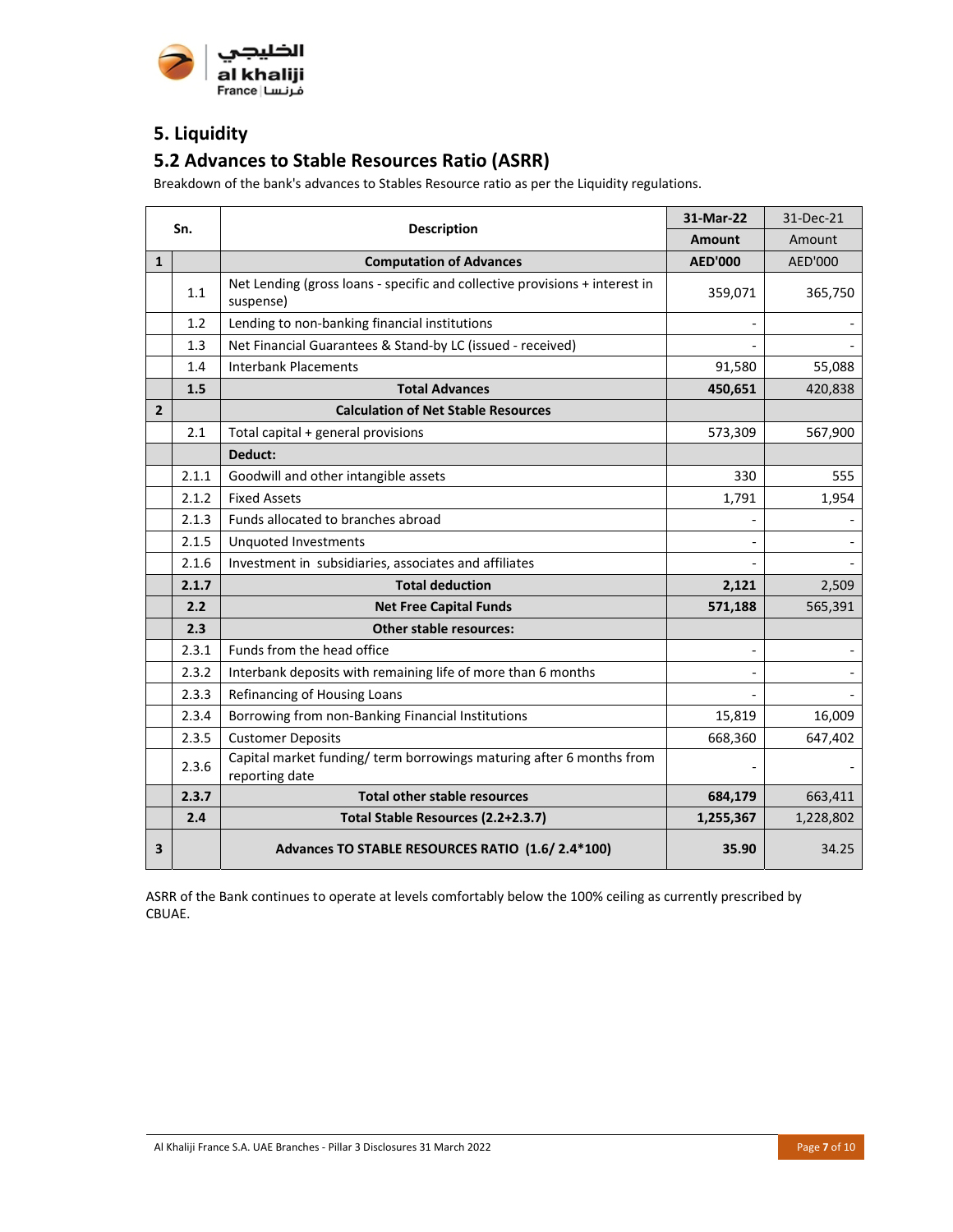

## **6. Acronyms**

| Sn. | <b>Abbreviations</b> | <b>Description</b>                                  |
|-----|----------------------|-----------------------------------------------------|
| 1.  | <b>ASRR</b>          | <b>Advances to Stable Resources Ratio</b>           |
| 2.  | <b>CB UAE</b>        | Central Bank of U.A.E.                              |
| 3.  | <b>CCP</b>           | <b>Central Counterparty</b>                         |
| 4.  | CET1                 | Common Equity Tier 1                                |
| 5.  | D-SIB                | Domestic Systemically Important Banks               |
| 6.  | <b>ECL</b>           | <b>Expected Credit Losses</b>                       |
| 7.  | HQLA                 | <b>High Quality Liquid Assets</b>                   |
| 8.  | <b>ICAAP</b>         | <b>Internal Capital Adequacy Assessment Process</b> |
| 9.  | LC                   | Letter of Credit                                    |
| 10. | <b>LCR</b>           | Liquidity Coverage Ratio                            |
| 11. | LR.                  | Leverage Ratio                                      |
| 12. | <b>NSFR</b>          | <b>Net Stable Funding Ratio</b>                     |
| 13. | <b>PFE</b>           | <b>Potential Future Exposure</b>                    |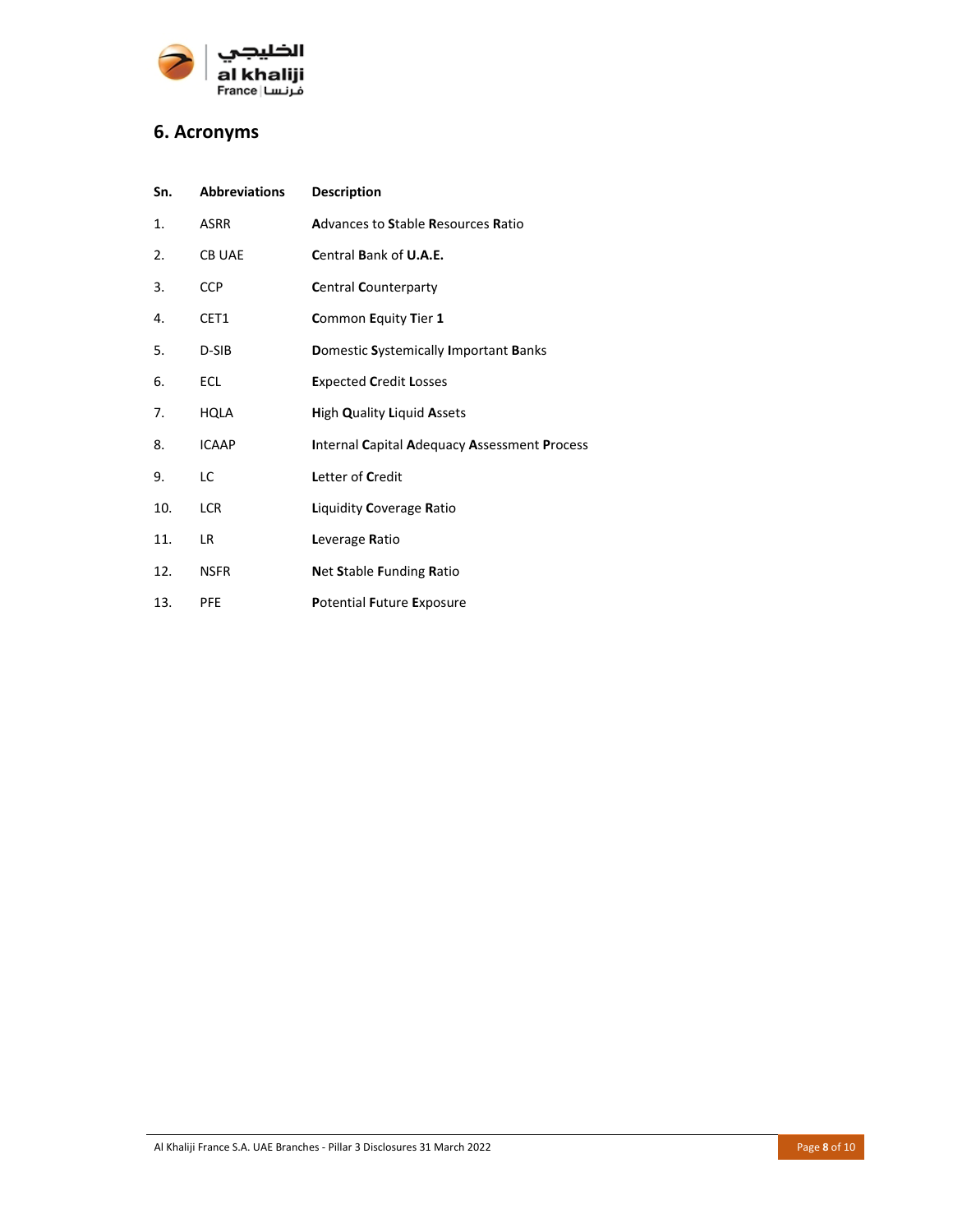

### **7. Glossary**

#### **1. Capital conservation buffer**

A capital buffer prescribed by BCBS and CBUAE under Basel III and designed to ensure banks build up capital buffers outside periods of stress which can be drawn down as losses are incurred. Should the bank's CET1 capital fall within the capital conservation buffer range, capital distributions will be constrained by the regulators.

#### **2. Countercyclical capital buffer (CCyB)**

The countercyclical capital buffer is part of a set of macro prudential instruments, designed to help counter pro‐cyclicality in the financial system. CCyB as defined in the Basel III standard provides for an additional capital requirement of up to 2.5 per cent of risk‐weighted assets.

#### **3. Counterparty credit risk (CCR)**

The risk that a counterparty defaults before satisfying its obligations under a derivative, a securities financing transaction (SFT) or a similar contract.

#### **4. Credit Conversion Factor (CCF)**

As prescribed by CBUAE, an estimate of the amount the Group expects a customer to have drawn further on a facility limit at the point of default.

#### **5. Credit risk adjustment (CRA)**

This includes impairment allowances or provisions balances, and changes in ECL.

#### **6. Credit risk mitigation (CRM)**

Credit risk mitigation is a process to mitigate potential credit losses from any given account, customer or portfolio by using a range of tools such as collateral, netting agreements, credit insurance, credit derivatives and guarantees.

#### **7. Domestic systemically important banks (D‐SIB)**

Domestic systemically important banks are deemed systemically relevant for the domestic financial system in which they operate. The CBUAE and the BCBS have developed a framework for identifying and dealing with D‐SIBs. The Central Bank of the UAE annually assesses national banks at their consolidated group level and foreign banks at their UAE branch level; to designate banks whose failure could escalate to systemic risk for the UAE banking sector and eventually impact the economy.

#### **8. Fully Loaded ECL**

Means Bank's regulatory capital compared with a situation where the transitional arrangement for IFRS 9 had not been applied. CBUAE introduced transitional arrangements as per circular no. 04/2020 "Regulation Regarding Accounting Provisions and Capital Requirements ‐ Transitional Arrangements".

#### **9. Internal Capital Adequacy Assessment Process (ICAAP)**

A requirement under Pillar 2 of the Basel framework to undertake a comprehensive assessment of their risks and to determine the appropriate amounts of capital to be held against these risks.

#### **10. Leverage ratio**

A ratio introduced under Basel III/CRD that compares Tier 1 capital to total exposures, including certain exposures held off-balance sheet as adjusted by stipulated credit conversion factors. Intended to be a simple, non-risk based backstop measure.

#### **11. Liquidity Coverage Ratio (LCR)**

The ratio of the stock of high quality liquid assets to expected net cash outflows over the following 30 days. High quality liquid assets should be unencumbered, liquid in markets during a time of stress and, ideally, be central bank eligible.